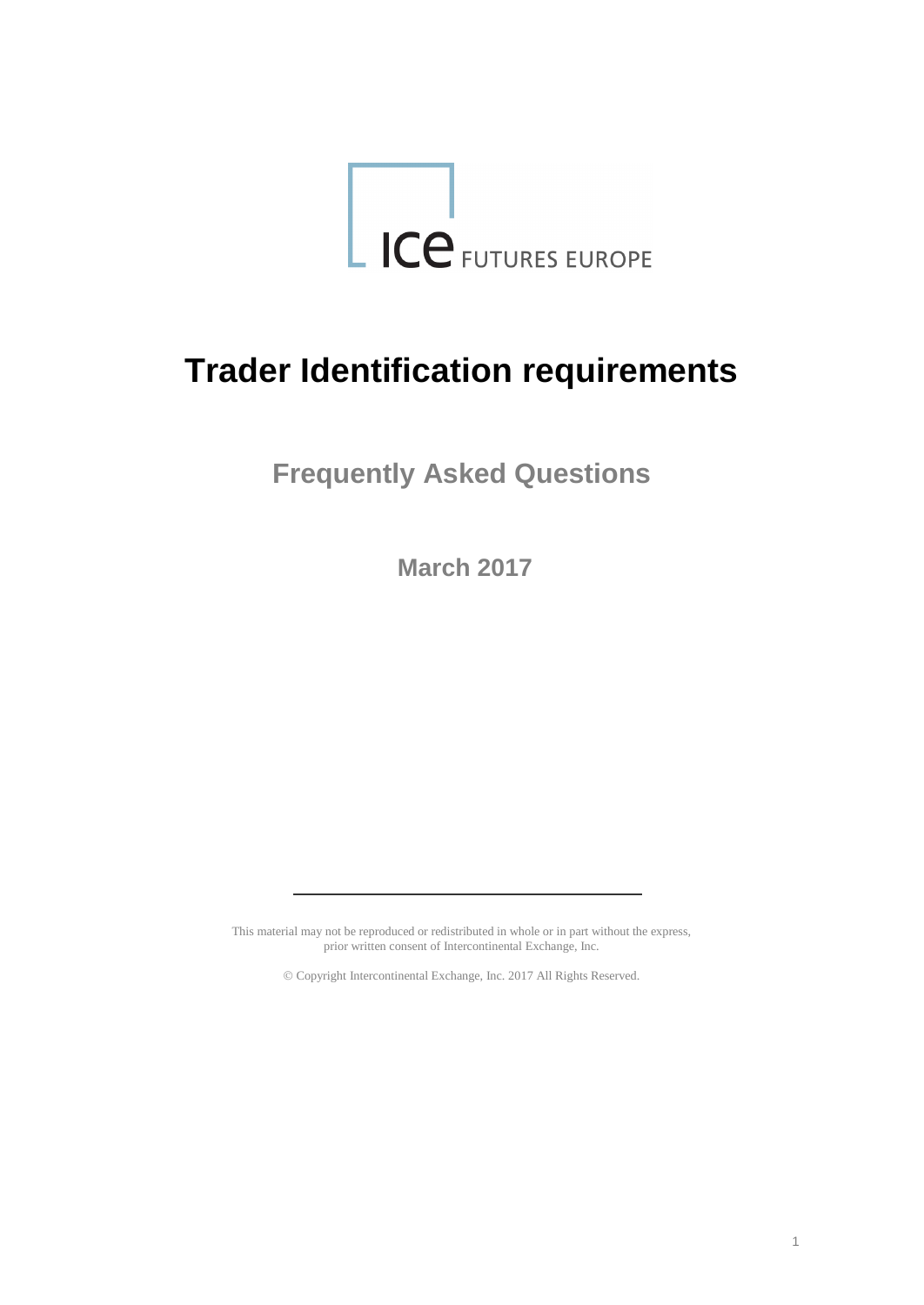This document provides general guidance on the requirements for the identification of electronic traders, including the population of **WebICE User IDs, FIX User IDs, Authorized Trader IDs ("ATIDs")**, and entry of information pertaining to ATIDs into the **Authorized Trader Management System ("ATMS")**. Note that the Rules should always be consulted in conjunction with any guidance document, and supersede any information in the guidance document.

# **Traders Generally**

# **Q1: How are electronic traders identified?**

A1: For activity in the central limit order book ("CLOB"), access to the ICE trading system is facilitated using either WebICE or a FIX connection. There are also methods by which trading access may occur to non-CLOB systems, such as ICE Block, but they are not intended to be addressed in this document.

A unique identification is required for any trader that manually (key-punches) or automatically submits an order to the ICE trading system.

Traders who access the market through WebICE will have a WebICE User ID, whereas traders who access the market through a FIX connection will have a FIX User ID (FIX Tag 9139) along with an Authorized Trader ID (FIX Tag 116 Right).

# **WebICE requirements**

# **Q2: How are WebICE User IDs assigned?**

A2: Firms with direct access to ICE's front-end ("Direct Access companies"), electronically request and are issued WebICE User IDs for individuals, by ICE User Administration. The Direct Access companies then assign the WebICE User IDs to their employees or clients, whose identifying information has been provided to ICE User Administration as part of the ID request.

#### **Q3: May more than one person use a single WebICE User ID?**

A3: No. Each trader must have their own unique WebICE User ID that cannot be shared.

# **FIX requirements**

# **Q4: How are FIX User IDs assigned?**

A4: Direct Access companies electronically request and are issued FIX User IDs by ICE User Administration. The Direct Access company then takes the steps necessary to enable these IDs for its employees or clients, either directly or through their independent software vendor.

A responsible person is assigned by the Direct Access company to each FIX User ID. This person must have the authority to modify or withdraw any order submitted under any FIX User ID assigned to such person and must have the ability to address any issues related to orders routed through that ID.

# **Authorized Trader ID requirements**

#### **Q5: What is an Authorized Trader ID?**

A5: An Authorized Trader ID, or "ATID", is a regulatory "tag" (data field), contained in FIX Tag 116 Right, for any trader that is connecting to the ICE trading system via a FIX User ID. For the avoidance of doubt, the ATID is the value populated to the right of the "pipe" character in Tag 116 (*OnBehalfOfSubID*). The value populated to the left of the pipe (Tag 116 Left) is Routing Trader ID, and is not a permissible substitution for Authorized Trader ID (Tag 116 Right).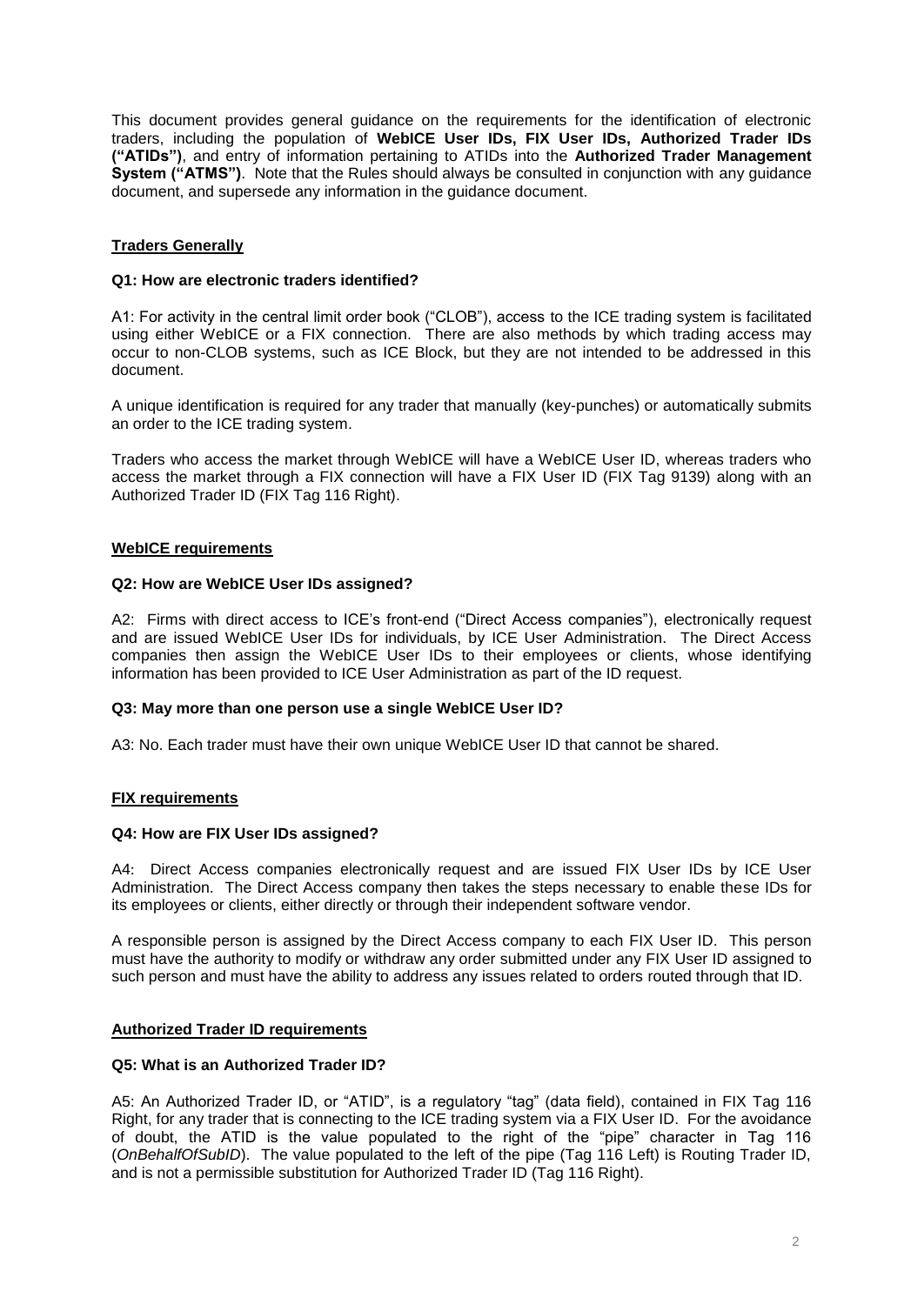The ATID field is populated by the trader's front-end trading system, and must contain a unique value for the trader who is physically submitting an order, or for the Automated Trading System ("ATS") submitting an order. ATIDs cannot be shared between individuals, other than for Automated Trading Systems as noted below.

All traders who submit orders through a FIX connection to the ICE trading system must have a unique ATID assigned to them. This requirement exists irrespective of whether the trader or their employer is a registered member/participant of the Exchange.

### **Q6: Does all electronic trading occur through ATIDs?**

A6: No. ATIDs are only applicable and required for FIX connections. ATIDs are not applicable to WebICE User IDs.

#### **Q7: Is an ATID the same as a FIX User ID?**

A7: No. FIX User IDs are generated by ICE User Administration, upon request by a Direct Access company, and are the identifier by which a FIX login occurs to the ICE trading system. The same FIX User ID may be used by multiple individual traders to log into the trading system.

By contrast, ATIDs reside under the FIX User ID, and identify individual traders submitting orders through the FIX User ID. ATIDs are created and populated by the Direct Access company, or in some cases the client's front-end software.

Note that, from a FIX trader's perspective, the population of the FIX User ID and ATID may not be directly visible to them. Instead, these data fields may be associated with their local login information, and pushed to the trading system when they connect.

### **Q8: Can Authorized Trader IDs be shared by multiple individual traders?**

A8: No. Exchange rules require that all individual traders who manually enter orders (the "button pushers") have a unique ATID assigned to them. Only in circumstances involving Automated Trading Systems may there be more than one person associated with a single ATID.

#### **Automated Trading Systems**

#### **Q9: How are ATIDs populated for Automated Trading Systems?**

A9: An Automated Trading System ("ATS") is a system that automates the generation and submission of orders to the ICE trading system, without human intervention.

An individual who administers and/or monitors the ATS is considered to be an ATS operator. This person typically initiates or disables algorithms, adjusts the parameters of the automated program(s), and/or monitors the live trading of the ATS. All ATS orders must be submitted with an Authorized Trader ID that identifies the person who operates, administers, and/or monitors the ATS.

If there are multiple individuals who operate the ATS, they may qualify to be a "Shared ATS" and assign a single Authorized Trader ID that represents all individuals in the group. For example, a firm may have one person who adjusts pricing parameters, but others who continuously monitor positions/risk or adjust trading size parameters. In these situations, the individuals using the Shared ATS may use a single Authorized Trader ID.

#### **Q10: What if an ATS has multiple strategies?**

A10: An ATS may submit orders from multiple underlying strategies, under the same Authorized Trader ID, only if the same individual or team has primary responsibility for the operation of all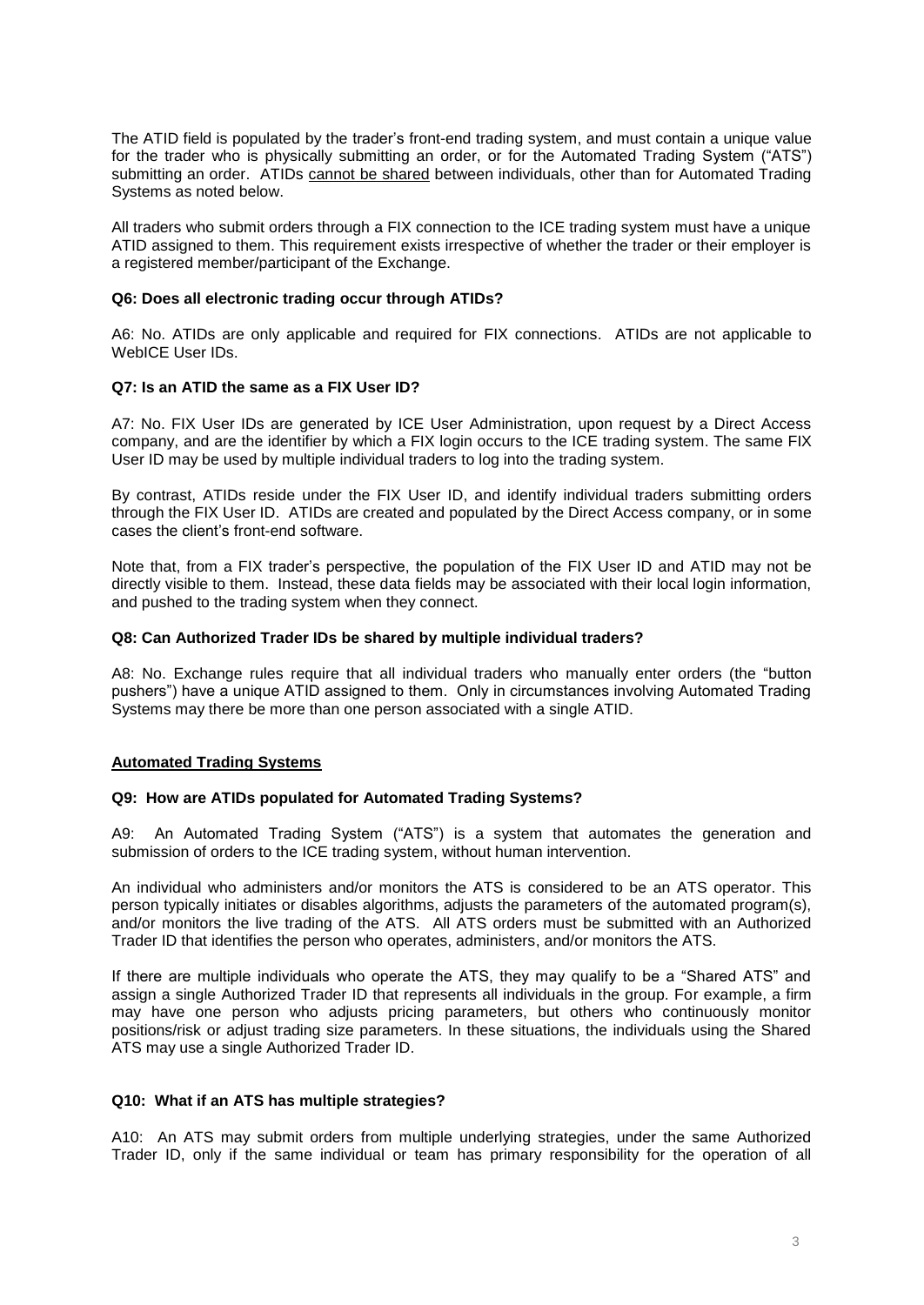strategies under that ATID, and there is no possibility of the ATID trading against itself. If both of these conditions cannot be met, then each strategy must submit orders through a separate ATID.

# **Q11: How are manual orders, entered by an ATS operator, to be managed?**

Q11: Manual orders, entered by an ATS operator, must be entered under a separate ATID from the main ATID under which the algorithm automatically submits orders.

# **Q12: Do orders generated by an auto-spreader require a separate Authorized Trader ID?**

A12: No. If a trader enters orders manually, but also uses automated spreading functionality or other similar front-end software on an ancillary basis, then a separate ATID is not required for the autospreader orders.

# **ATMS**

# **Q13: What is ATMS?**

A13: ATMS is a database management system used to identify the individuals associated with Authorized Trader IDs (ATIDs) for certain market participants who are required to register. ATMS is not used for WebICE User IDs.

# **Q14: Do all traders have to be registered in ATMS?**

A14: No. WebICE User IDs do not require registration in ATMS. Furthermore, certain traders using FIX connections do not need to be registered in ATMS. See below for more information.

| <b>Exchange</b>                     | ATIDs required to be registered in ATMS                                                                                                                                                                                                                                                                                                                                                                                                                                                                                                                                                                                                                                                                                                   |
|-------------------------------------|-------------------------------------------------------------------------------------------------------------------------------------------------------------------------------------------------------------------------------------------------------------------------------------------------------------------------------------------------------------------------------------------------------------------------------------------------------------------------------------------------------------------------------------------------------------------------------------------------------------------------------------------------------------------------------------------------------------------------------------------|
| <b>ICE Futures</b><br>Canada (IFCA) | Individual IFCA Participants, in any category;<br>$\bullet$<br>Employees of companies registered as IFCA Participants, in any category;<br>Individuals registered in the Non-Direct Access Liquidity Provider Program;<br>Employees of companies registered in the Non-Direct Access Liquidity<br>Provider Program;<br>Any other trader that the relevant Exchange Regulatory Division<br>determines should be registered in ATMS. Notice will be provided to the<br>relevant individuals, if this determination is made.                                                                                                                                                                                                                 |
| <b>ICE Futures</b><br>U.S. (IFUS)   | Individual IFUS Members;<br>$\bullet$<br>Employees of individual Members, Clearing Members, non- clearing<br>Member Firms and any Person with Direct Access;<br>Individuals or employees of firms who participate in an Exchange market<br>$\bullet$<br>maker, market specialist or fee program;<br>Any other trader that the relevant Exchange Regulatory Division<br>determines should be registered in ATMS. Notice will be provided to the<br>relevant individuals, if this determination is made.                                                                                                                                                                                                                                    |
| <b>ICE Futures</b><br>Europe        | Individual Members of ICE Futures Europe;<br>Employees of individual Members, clearing Members, non-clearing<br>Members and any person or non-Member with Direct Access to the ICE<br>Platform (under the terms of the Electronic User Agreement or the Direct<br>Access Interface Development and Maintenance Agreement);<br>Individuals or employees of firms who participate in an Exchange market<br>maker, or fee program;<br>Any other trader, person, company or market participant not specified<br>above that the Exchange determines should be registered in ATMS.<br>Notice will be provided to the relevant individuals, if this determination is<br>made. Persons may be obligated to register their Authorized Trader ID in |

#### **Q15: Which traders, using an ATID through a FIX connection, must be registered in ATMS?**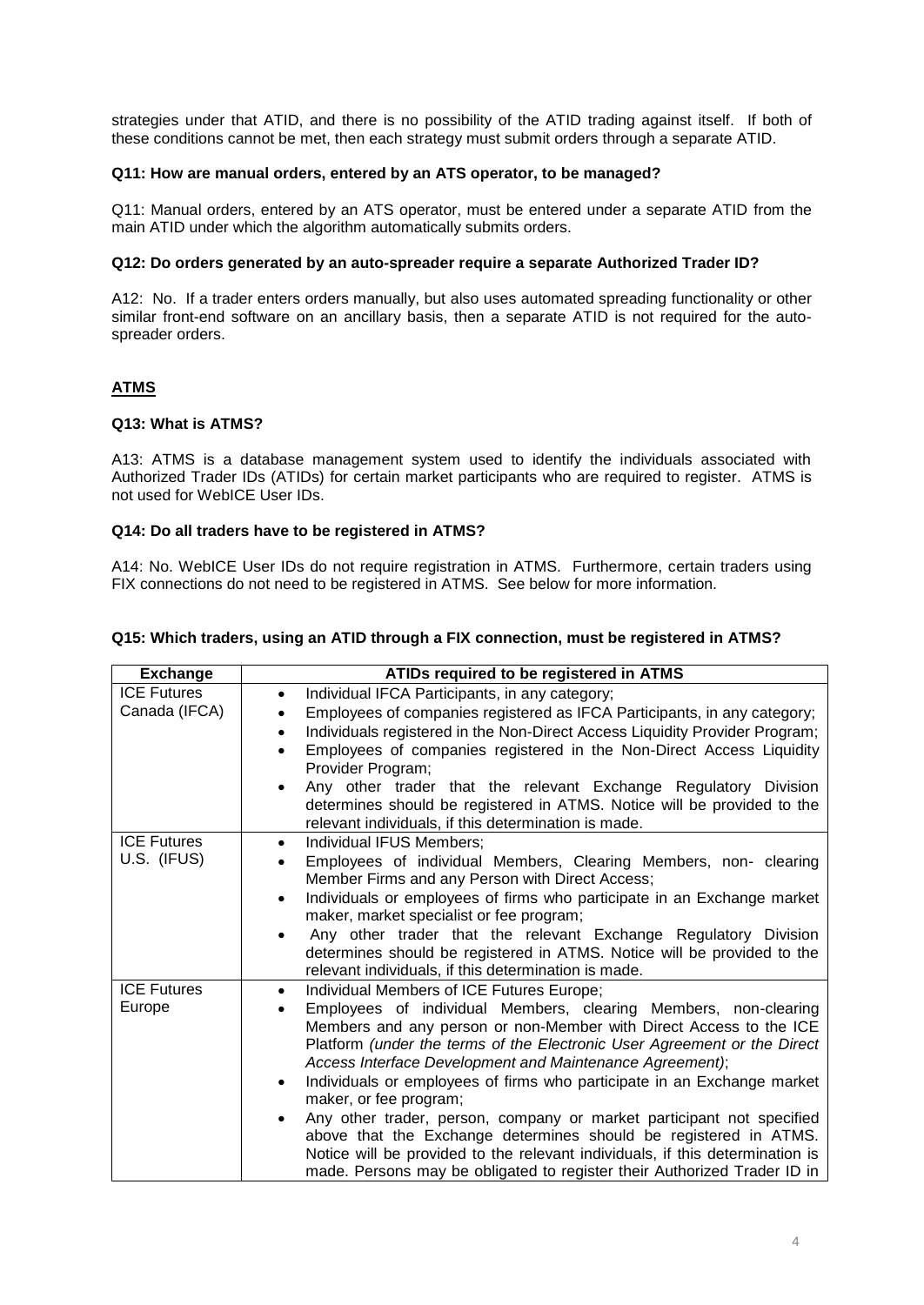|                                           | ATMS even if they are not otherwise required to register with the<br>Exchange.                                                                                                                                                                                                                                                                                                                                                                                                                                                                                                                                                                                                                                                                                                                                                                                             |
|-------------------------------------------|----------------------------------------------------------------------------------------------------------------------------------------------------------------------------------------------------------------------------------------------------------------------------------------------------------------------------------------------------------------------------------------------------------------------------------------------------------------------------------------------------------------------------------------------------------------------------------------------------------------------------------------------------------------------------------------------------------------------------------------------------------------------------------------------------------------------------------------------------------------------------|
| <b>ICE Endex</b>                          | Individual Members of ICE Endex Markets B.V. and ICE Endex Gas Spot<br>Ltd:<br>Employees of individual Members, clearing Members, non-clearing<br>Members and any person or non-Member with Direct Access to the ICE<br>Platform (under the terms of the Electronic User Agreement or the Direct<br>Access Interface Development and Maintenance Agreement);<br>Individuals or employees of firms who participate in an Exchange market<br>$\bullet$<br>maker, or fee program;<br>Any other trader, person, company or market participant not specified<br>above that the Exchange determines should be registered in ATMS.<br>Notice will be provided to the relevant individuals, if this determination is<br>made. Persons may be obligated to register their Authorized Trader ID in<br>ATMS even if they are not otherwise required to register with the<br>Exchange. |
| <b>ICE Futures</b><br>Singapore<br>(IFSG) | Employees of Members and non-Member Firms directly accessing the<br>Exchange Platform (under the terms of the Electronic User Agreement or<br>the Direct Access Interface Development and Maintenance Agreement);<br>Market Makers of the Exchange;<br>$\bullet$<br>Any other trader that the Exchange determines should be registered in<br>ATMS. Notice will be provided to the relevant individuals, if this<br>determination is made.                                                                                                                                                                                                                                                                                                                                                                                                                                  |

# **Q16: Who is responsible for entering information on ATIDs into ATMS, and how do you enter this information?**

A16: Direct Access companies who are issued FIX User IDs are responsible for obtaining information about the ATIDs under their FIX User IDs, and ensuring the information is entered into ATMS. More information on accessing and using ATMS can be found in the ATMS User Guide: [https://www.theice.com/publicdocs/ATMS\\_user\\_guide.pdf](https://www.theice.com/publicdocs/ATMS_user_guide.pdf)

# **Q17: What information must be submitted in ATMS?**

A17: All information fields in ATMS (as noted in the User Guide) should be populated, where applicable. This includes, but is not limited to:

- The individual trader's full name;
- The trader's employing company, if applicable. This is not (necessarily) the Direct Access company entering the information; it is the actual employer of the trader. If the employing company is not listed, consult the ATMS User Guide for instructions on adding a company;
- The trader's email address;
- The trader's phone number;
- The trader's physical location (country);
- For ATIDs that are used for Automated Trading Systems (ATSs), the "ATS" box must be selected. Note that this is the only permissible situation where more than one individual can be assigned to a given Authorized Trader ID. See other parts of this guidance document for additional ATS information.
- The trader's role in the organization. For non-ATS situations, this will typically be "Trader" or "Head Trader". However, for ATS, it may be other supporting roles for those who monitor the ATS.